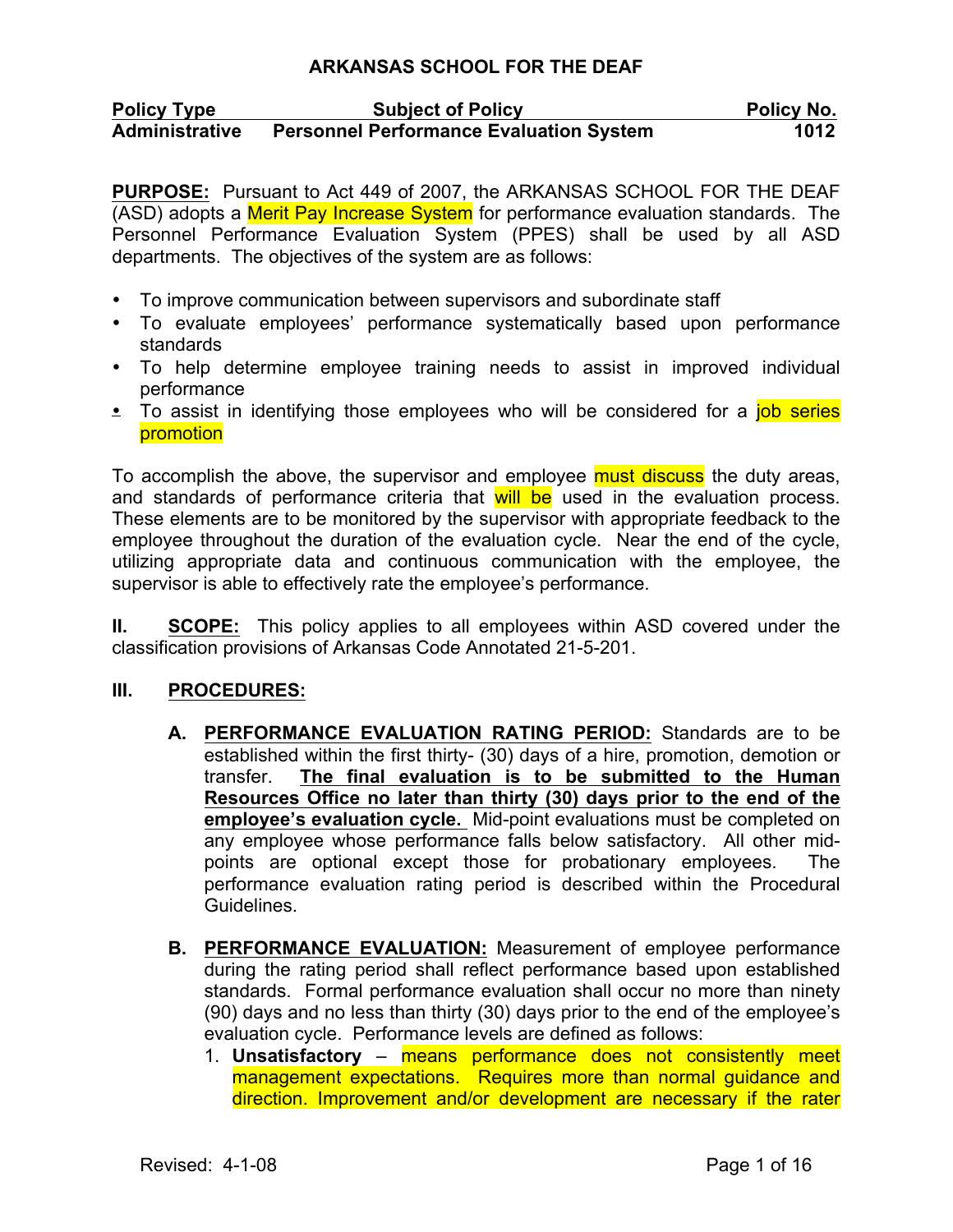| <b>Policy Type</b>    | <b>Subject of Policy</b>                       | Policy No. |
|-----------------------|------------------------------------------------|------------|
| <b>Administrative</b> | <b>Personnel Performance Evaluation System</b> | 1012       |

elects to continue employment with the incumbent.

- 2. **Satisfactory**  means performance all or most and may occasionally exceed work objectives and management expectations. Employee demonstrates good knowledge of job duties, and assignments are accomplished effectively with normal supervisory guidance.
- 3. **Above Average**  means on a regular basis, performance is characterized by high quality and quantity of work that exceeds most position requirements, key objectives, and management expectations. Employee demonstrates outstanding skills and abilities, and assignments are accomplished in a highly effective manner with limited guidance and direction.
- 4. **Exceeds Standards**  means performance consistently exceeds position requirements and management expectations. Resourcefulness and depth of knowledge are of the highest quality. Assignments are accomplished in an exceptional manner with minimal direction and are characterized by outstanding achievements seldom accomplished within the agency. Must show documentation of Exceeds Standards. Documentation must be specific.
- **C. PERFORMANCE STANDARDS:** Standards shall be developed at a level that represents satisfactory job performance. However, there must also be criteria within the standard that allows the employee and supervisor to know when levels of Unsatisfactory or Exceeds Standards performance has been reached. The supervisor shall retain final authority in determining job standards.
- **D. OVERALL ASSESSMENT:** If a majority of duty areas are rated as Exceeds Standards, the supervisor may give an overall performance rating of Exceeds Standards. However, if the employee rates Exceeds Standards in the majority of the duty areas but does not rate Exceeds Standards in the most important duty area(s), the supervisor is not required to give an overall rating of Exceeds Standards. An overall Exceeds Standards rating **requires the approval of the Superintendent prior to sharing the evaluation with the employee.**
- **E. TRAINING:** All employees will be provided information regarding the PPES by their supervisors. It is the responsibility of all reviewing officials to ensure that all rating supervisors are trained in the PPES.
- **F. RATING FORMS:** The ASD PPES is used to document duty areas, standards, and signatures. The forms are reviewed and signed at the beginning and end of the rating period. The PPES is used to provide documentation of an employee's evaluation rating to the Human Resources Office at the end of the rating period.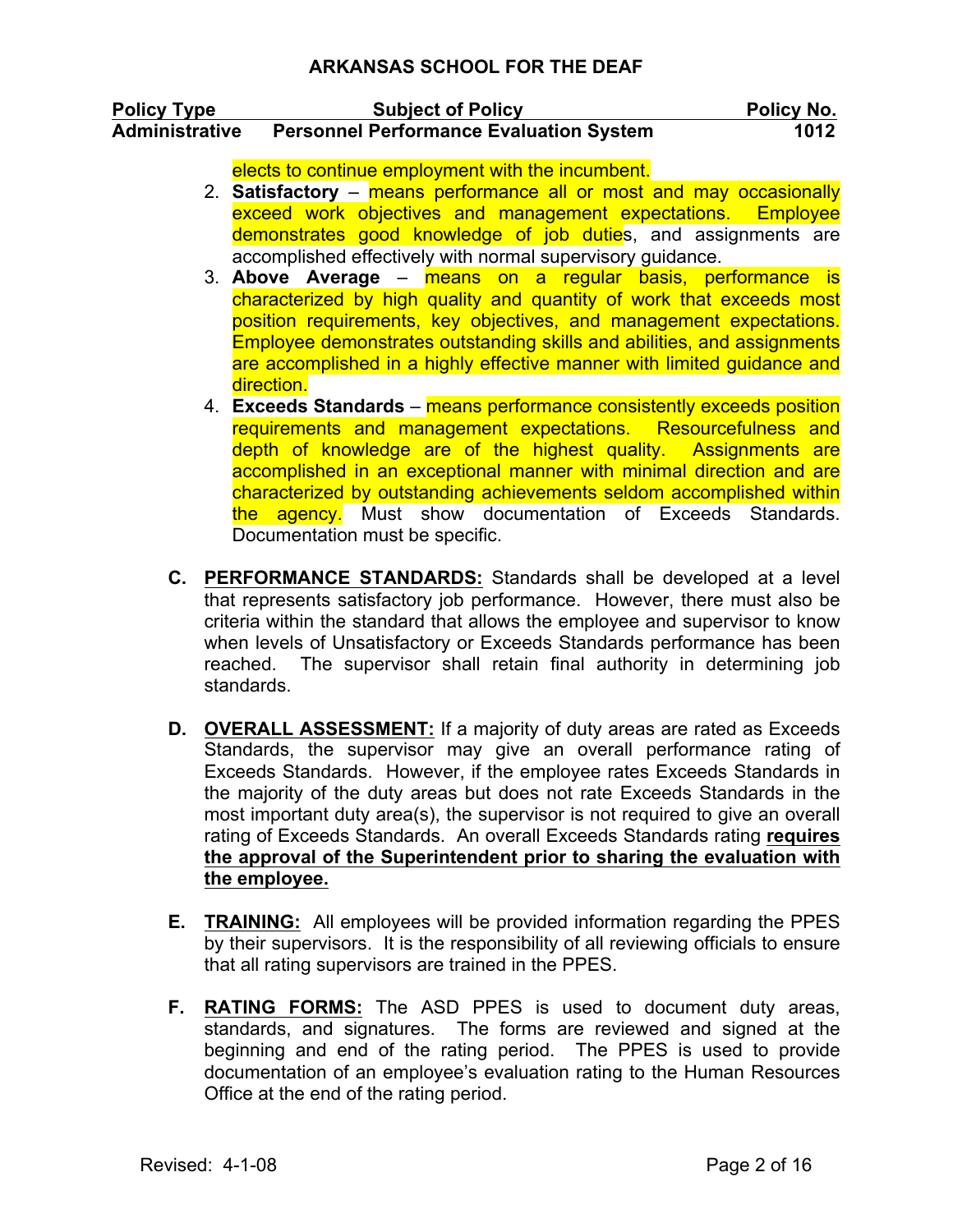| <b>Policy Type</b>    | <b>Subject of Policy</b>                       | <b>Policy No.</b> |
|-----------------------|------------------------------------------------|-------------------|
| <b>Administrative</b> | <b>Personnel Performance Evaluation System</b> | 1012              |

- **G. MONITORING:** ASD requires supervisors to monitor employee performance continuously during the evaluation period, provide periodic feedback and, if necessary, employee training.
- **H. DOCUMENTATION: All ratings of Exceeds Standards or Unsatisfactory must be justified by documentation, e.g. supervisor narrative, letters, reports, etc.** Satisfactory ratings require only the submission of the rating forms.
- **I. RATING PERIOD:** The rating period established for evaluations will be June  $1<sup>st</sup>$  to May 31<sup>st</sup> each year.
- **J. EQUAL EMPLOYMENT OPPORTUNITY:** This policy shall be administered in a non-discriminatory manner as it relates to an individual's race, color, creed, sex, age, religion, national origin, mental or physical disability, disabled veteran, Vietnam era, veteran status or political affiliation.
- **K. FAILURE TO COMPLETE AND SUBMIT ANNUAL EVALUATION:** Management or supervisory personnel who fail to complete an annual evaluation of the employees under their administrative control shall **not be eligible for merit payments** themselves. Any supervisor or manager who submits an evaluation to the Human Resources Office after the designated deadline shall be considered "fail to complete" an evaluation.
- **L. APPEALS PROCESS:** Employees of ASD have 30 days to appeal the accuracy of any information on the PPES documents.
- **M. PPES PROCEDURAL GUIDELINES:** Procedural guidelines for implementing the provisions of this policy are developed and maintained by the ASD Human Resources Office. Procedures shall be deemed to comply with this policy unless a procedural irregularity materially impairs an employee's substantive rights.

### **IV. INITIATING SECTION/DEPARTMENT:**

Arkansas School for the Deaf Personnel Office 2606 West Markham Little Rock, AR 72205 Telephone: (501) 603-3528 (V/TTY)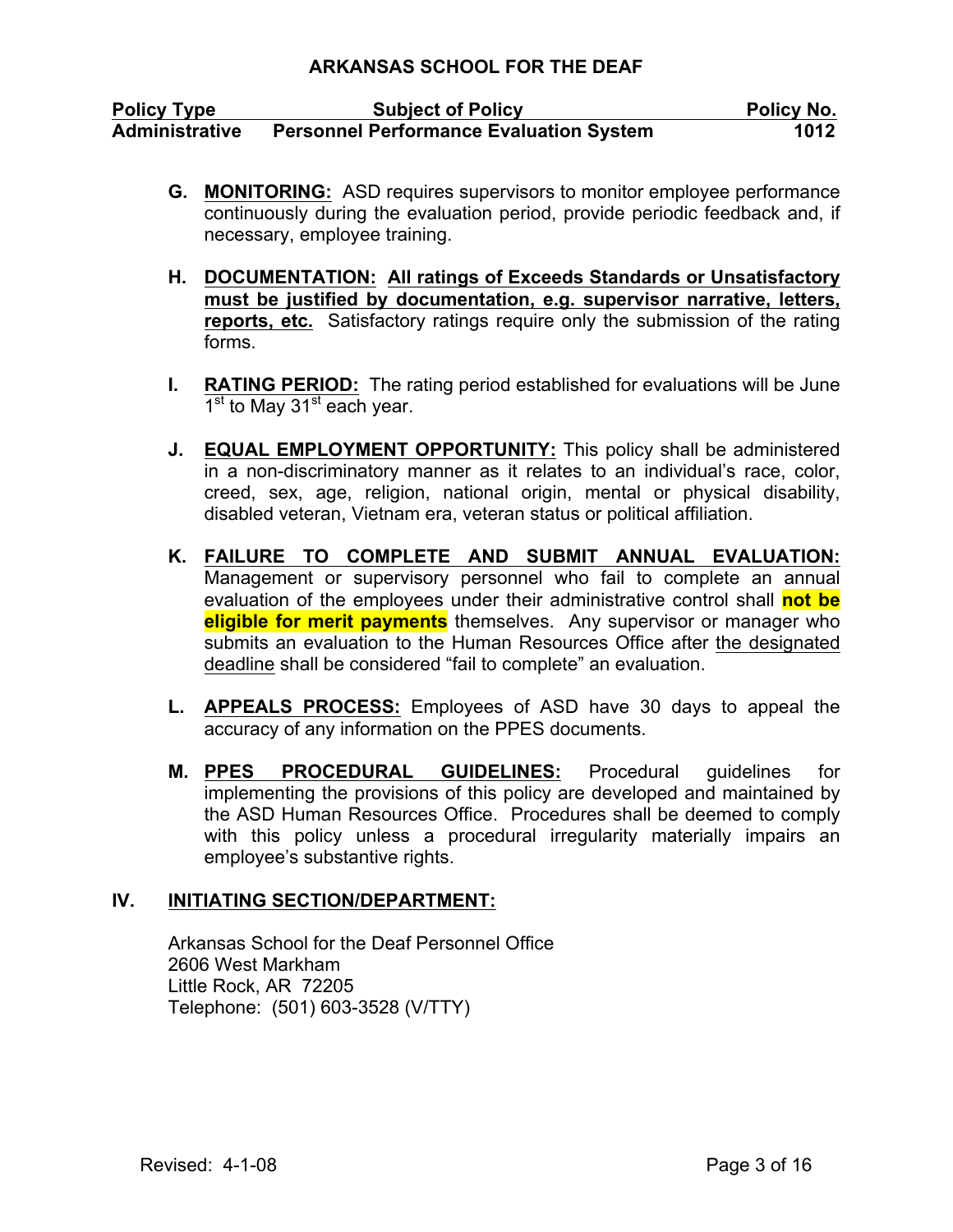**Policy Type Subject of Policy Policy No. Administrative Personnel Performance Evaluation System 1012**

### **ARKANSAS SCHOOL FOR THE DEAF PERSONNEL PERFORMANCE EVALUATION SYSTEM**

#### **GUIDELINES**

#### A. Job tasks, Duties and Responsibilities

OPM develops generic specifications for each job classification which include general examples of duties which might be performed. Supervisors (raters) develop functional job descriptions with tasks to tailor the class specifications to the specific ASD functional activity. The functional job description/tasks (your primary tasks, duties and responsibilities) and performance factors are meant to guide the employee during the rating period and are not intended to address every minute of the workday. Employees are responsible for contacting their supervisors for clarification if needed. Assigned functional job tasks, duties and responsibilities may not be contested or refused.

#### B. Rating Employees

A rater must have the ability to determine the quality and quantity of employee work; be familiar with the duty areas to be performed by the employees to be evaluated; and be in a position to periodically observe, review and document employee job performance. An annual performance appraisal must be completed on each employee. Throughout the evaluation period, the rater should monitor performance and provide appropriate feedback to the employee. It is important that employees have the opportunity to provide input into the performance review process. **Performance evaluation ratings require prior approval and sign-off of the reviewing official before discussion with the employee.** The rater will discuss the approved PE with the employee, secure the employee's signature, and forward all original documents to the Human Resources Office.

#### C. Performance and Merit Levels

Performance levels are used to indicate the level of performance an employee has achieved on each performance factor. The four performance levels and merit increase percentages will be awarded to eligible employees in accordance with the merit matrix below, and compliance with the Code of Ethics and Employee Conduct Standards Policy. If the employee is a supervisor, he/she must have conducted the PEs on the employees he/she supervises within the time frames established. Merit increases are dependent upon meeting all established criteria and availability of funds.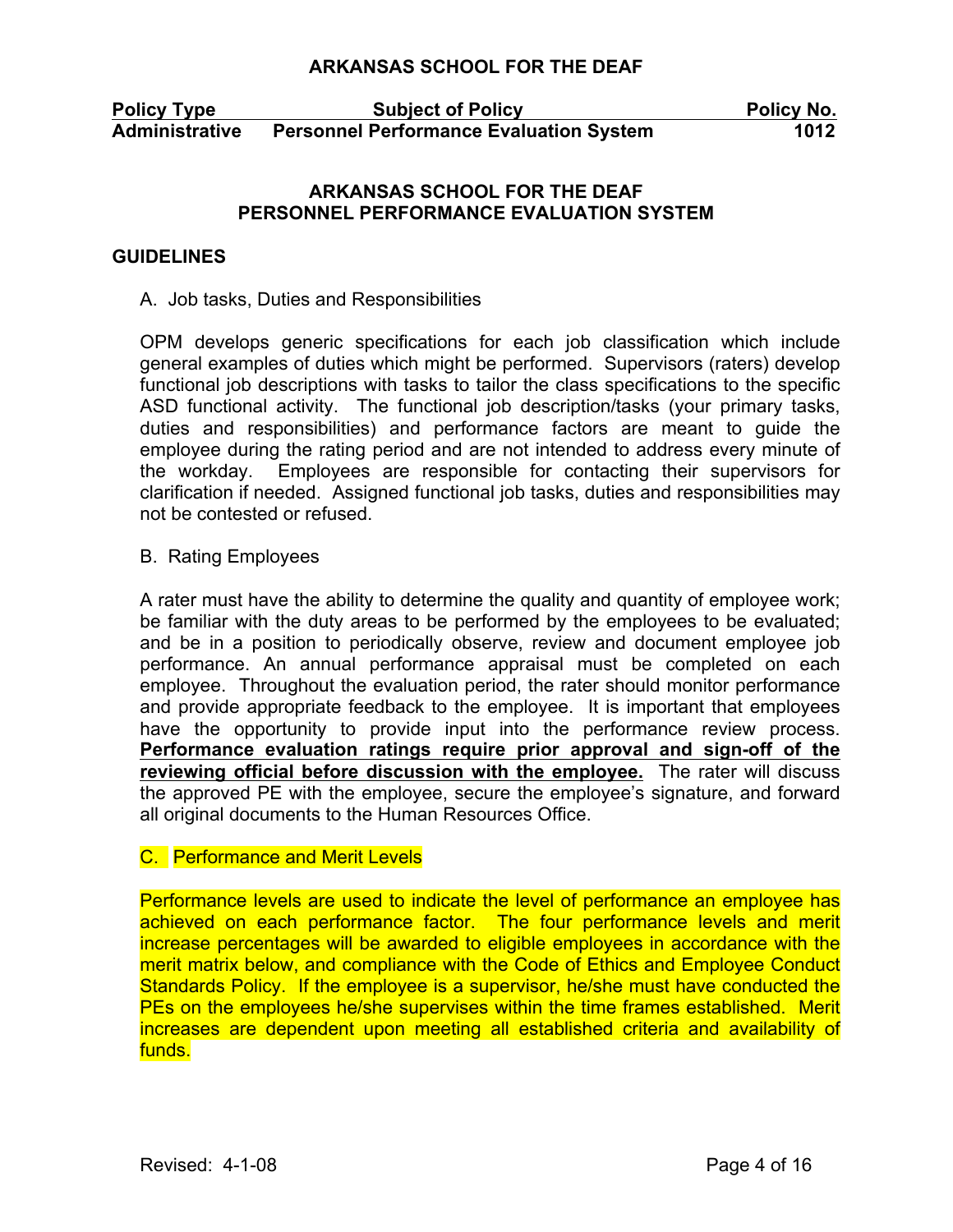| <b>Policy Type</b>    | <b>Subject of Policy</b>                       | Policy No. |
|-----------------------|------------------------------------------------|------------|
| <b>Administrative</b> | <b>Personnel Performance Evaluation System</b> | 1012       |

# **MERIT INCREASE MATRIX**

| <b>Performance</b><br><b>Evaluation Rating</b> | <b>Merit Increase as</b><br>% of Annual<br><b>Salary</b> |
|------------------------------------------------|----------------------------------------------------------|
| <b>Exceeds Standards</b>                       | 4.50%                                                    |
| <b>Above Average</b>                           | <b>3.00%</b>                                             |
| Satisfactory                                   | 1.50%                                                    |
| Unsatisfactory                                 | $0.00\%$                                                 |

D. Unsatisfactory Performance

A supervisor may recommend termination or placement of an employee on probation for all categorical ratings of less than satisfactory performance in a critical or overall rating performance factor(s). Appropriate documentation should be available to support the rating.

#### **MERIT INCREASE PAY SYSTEM**

- A. To be eligible, an employee must have continuous employment with the state in a regular full-time position for twelve months. An employee would have to have been in continuous state employment since October 1, 2006 to be eligible to receive an increase on October 1, 2007. Those employees who have not accumulated twelve months of continuous state employment by October 1, 2007 shall have their latest hire date in a regular position become their merit increase eligibility date. For example, an employee hired on December 15, 2006 will be eligible for a merit increase payment on December 15, 2007.
- B. Part-time employees in a regular salaried position that complete 2080 hours are eligible as well. Once a part-time employee reaches the 2080 hour mark, the merit increase eligibility date is established and will be re-established each time the employee reaches 2080 hours.
- C. Employees that are rehired into state employment who have not accumulated twelve months of continuous state service by October 1, 2007 shall have their latest hire date become their merit increase eligibility date. This date will then become their merit increase eligibility date for the remainder of their career with the State of Arkansas.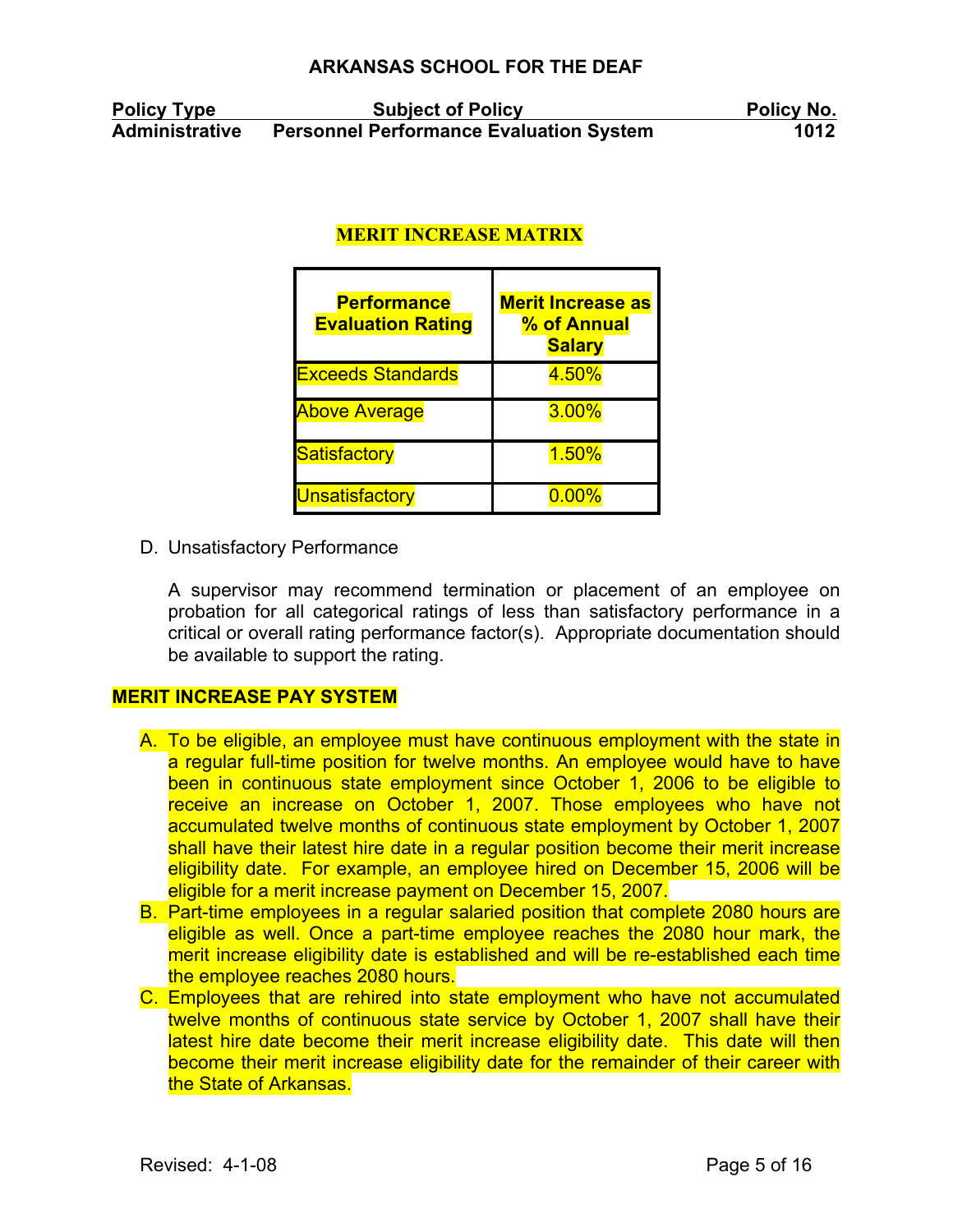| <b>Policy Type</b>    | <b>Subject of Policy</b>                       | Policy No. |
|-----------------------|------------------------------------------------|------------|
| <b>Administrative</b> | <b>Personnel Performance Evaluation System</b> | 1012       |

- D. Employees that transfer laterally, promote, involuntarily demote, or voluntarily demote within an agency/institution or to another agency/institution will be eligible to receive an annual merit increase on their merit increase date if they have completed six months of service in the new position. The employee's performance evaluation and date of merit increase eligibility remain October 1 or the latest hire date, whichever is applicable. However, if the employee has not completed six months, merit increases will be delayed until six months of service has accumulated. This will not affect future merit increase dates.
- E. **Employees who receive a written performance-based or disciplinary reprimand during the twelve month rating period are not eligible for a merit increase.** The employee's performance evaluation and date of merit increase eligibility remain October 1 or the latest hire date, whichever is applicable.
- F. Merit increase percentages will be added to the employee's base salary. If the merit increase amount exceeds the maximum of the salary range, the merit increase or portion of the merit increase exceeding the salary range maximum will be paid in a lump sum, which will be considered salary for the purposes of retirement eligibility. Merit increases and lump sums should be processed within two pay periods of the employee's merit increase eligibility date.
- G. The employee has not been disciplined for a violation of the Code of Ethics and/or Employee Conduct Standards Policy; AND
- H. The employee has a PE score equivalent of "satisfactory" or above; and, if applicable, AND, as appropriate,
- I. The employee is a supervisor and has completed all required PE reviews and submitted them on the employees he/she supervises to the Human Resources Office in a timely manner and if the supervisor fails to complete an annual evaluation of employees under their administrative control he/she shall not be eligible for merit payments themselves.

### **JOB SERIES PROMOTIONS**

- A. Promotions and new hires within a job series should start at **an** entry level classification of the job series to allow for employee progression within the pay plan itself. **Exceptions to employee placement at this level must be approved by the Office of Personnel Management upon review of detailed documentation and justification submitted by the human resources department.** To be eligible for a job series promotion, the employee must meet the established minimum qualifications of the higher level, have at least a satisfactory performance evaluation rating, and meet any other criteria established by the agency. Agency specific criteria should be submitted to the Office of Personnel Management for review and approval prior to implementation.
- B. If a promotion occurs during the performance evaluation cycle, the performance evaluation and date of merit increase eligibility will not change from October 1 or the latest hire date, whichever is applicable. However, the incumbent must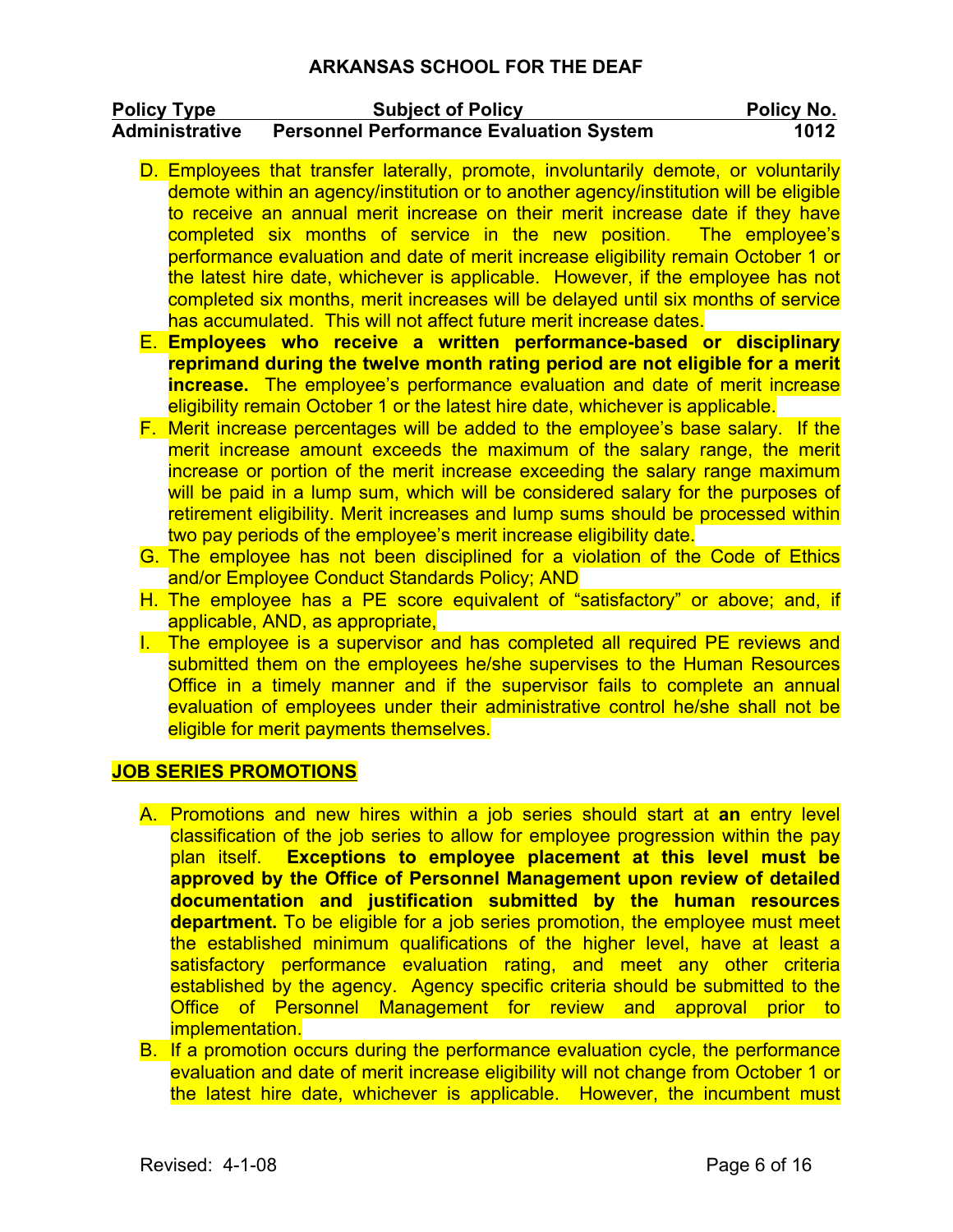| <b>Policy Type</b>    | <b>Subject of Policy</b>                       | <b>Policy No.</b> |
|-----------------------|------------------------------------------------|-------------------|
| <b>Administrative</b> | <b>Personnel Performance Evaluation System</b> | 1012              |

remain in the promoted position for six months in order to be accurately evaluated before the merit increase is awarded. Promotional percentages will remain the same, 6% for a one grade promotion and 8% for a two or more grade promotion.

## **PROCEDURES**

A. Employee

Employees should maintain records of job duties performed, recognition, training, and other accomplishments, and provide desired input to the supervisor prior to the end of their rating period.

B. Rater

Raters (supervisors) manage the performance evaluation process as follows:

- 1. Functional Job Description and Tasks Supervisors must develop and review the Functional Job Description and Tasks annually (revising as appropriate) for each employee. Supervisors should consider employee questions, concerns or recommendations regarding the job description; however, the supervisor has the final authority to prescribe job duties and tasks. Employee and supervisor signatures are required to indicate understanding. The supervisor must provide a signed copy to the employee at the beginning of each rating period.
- 2. Performance Evaluation Supervisors must provide the employee a copy of the appropriate "Performance Evaluation" and the Functional Job Description, at the beginning of the rating period.
- 3. During the rating period Supervisors must monitor employee performance. If the rater determines an employee's performance has fallen below satisfactory in one or more duty areas, he or she must contact the Human Resources Office to establish counseling of the employee and, if warranted, place him/her on performance probation and document the action. The rater must provide constructive feedback and encourage the employee to perform his/her best. When substantial changes in the job occur, the supervisor must promptly update the Functional Job Description/Tasks, obtain supervisory review and approval, and provide a signed copy to the employee.
- 4. End of the rating period. The rater must perform the following:
	- a. Schedule the review and, obtain and consider any employee performance input provided.
	- b. Accurately rate the employee's performance on the Performance Evaluation Form, considering any employee's performance input, contents of the supervisor's file, and knowledge of the employee's performance. Scores above or below satisfactory must be justified in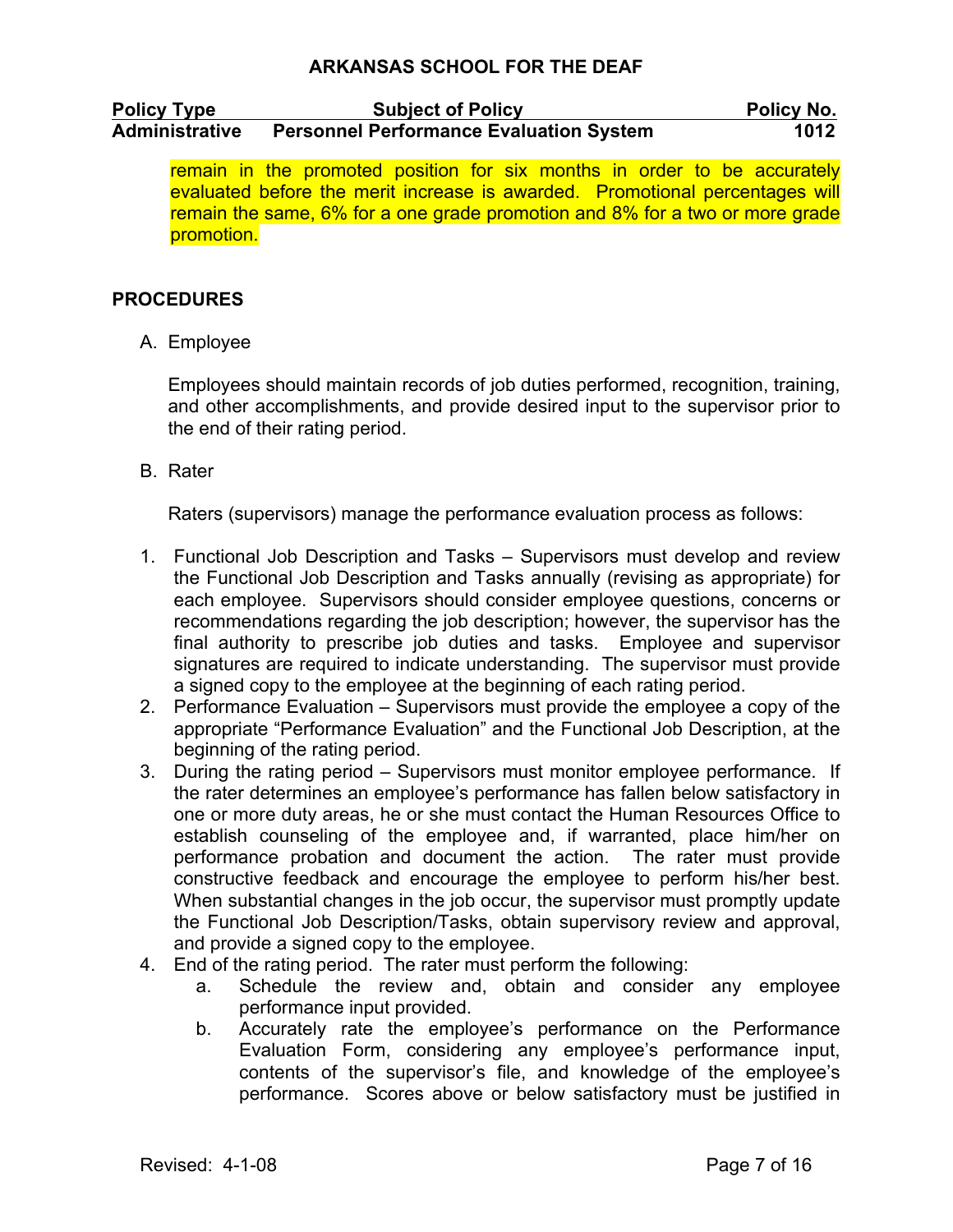| <b>Policy Type</b>    | <b>Subject of Policy</b>                       | <b>Policy No.</b> |
|-----------------------|------------------------------------------------|-------------------|
| <b>Administrative</b> | <b>Personnel Performance Evaluation System</b> | 1012              |

writing.

- c. Prior to any performance review with the employee, forward the completed Performance Evaluation to the reviewing official for comment and signature.
- d. Make appropriate adjustments based on reviewing official comments.
- e. Review the Performance Evaluation with the employee and obtain his/her signature and any comments. Also have the employee re-sign the agency's code of ethics and rules of conduct acknowledgement document.
- f. Forward the Functional Job Description and Tasks, Performance Evaluation, and supporting documentation to the Human Resources Office.
- g. An employee who receives an "unsatisfactory" rating on his/her performance evaluation is not eligible to receive a merit pay increase.
- 5. Processing Delays As soon as a supervisor realizes that an appeal will delay submission beyond the employee's increase eligibility date, he/she must notify the Human Resources Manager. Supervisors who fail to complete a performance evaluation of an employee within the required time frame (including extensions) forfeit the next opportunity for a merit increase.
- C. Reviewing Official The responsibilities of the reviewing official are as follows:
	- 1. Ensure duty areas and tasks are clearly expressed, aligned with the job classification, and lead to established goals, objectives, mission, expected practices and outcomes.
	- 2. Ensure ratings are timely, fair, and consistent with recorded performance results. Employee comments concerning the evaluation are appropriately addressed, appeals are resolved, and documentation justifies ratings.
	- 3. Ensure employee concerns are appropriately addressed and any necessary appeals process is observed and resolved.

# **D. DOCUMENTING PERFORMANCE RESULTS AND THE EMPLOYEE FILE**

**A.** Observation and/or documentation of employee performance begin as soon as performance standards are established and continues throughout the evaluation period.

**NOTE:** Formal documentation does not have to be submitted to the Human Resources Office for a Satisfactory evaluation. However, it is still important to maintain documentation to assure that at the end of the rating period if the employee's rating is either Exceeds Standards or Unsatisfactory, which do require documentation, the supervisor will have appropriate records for that purpose.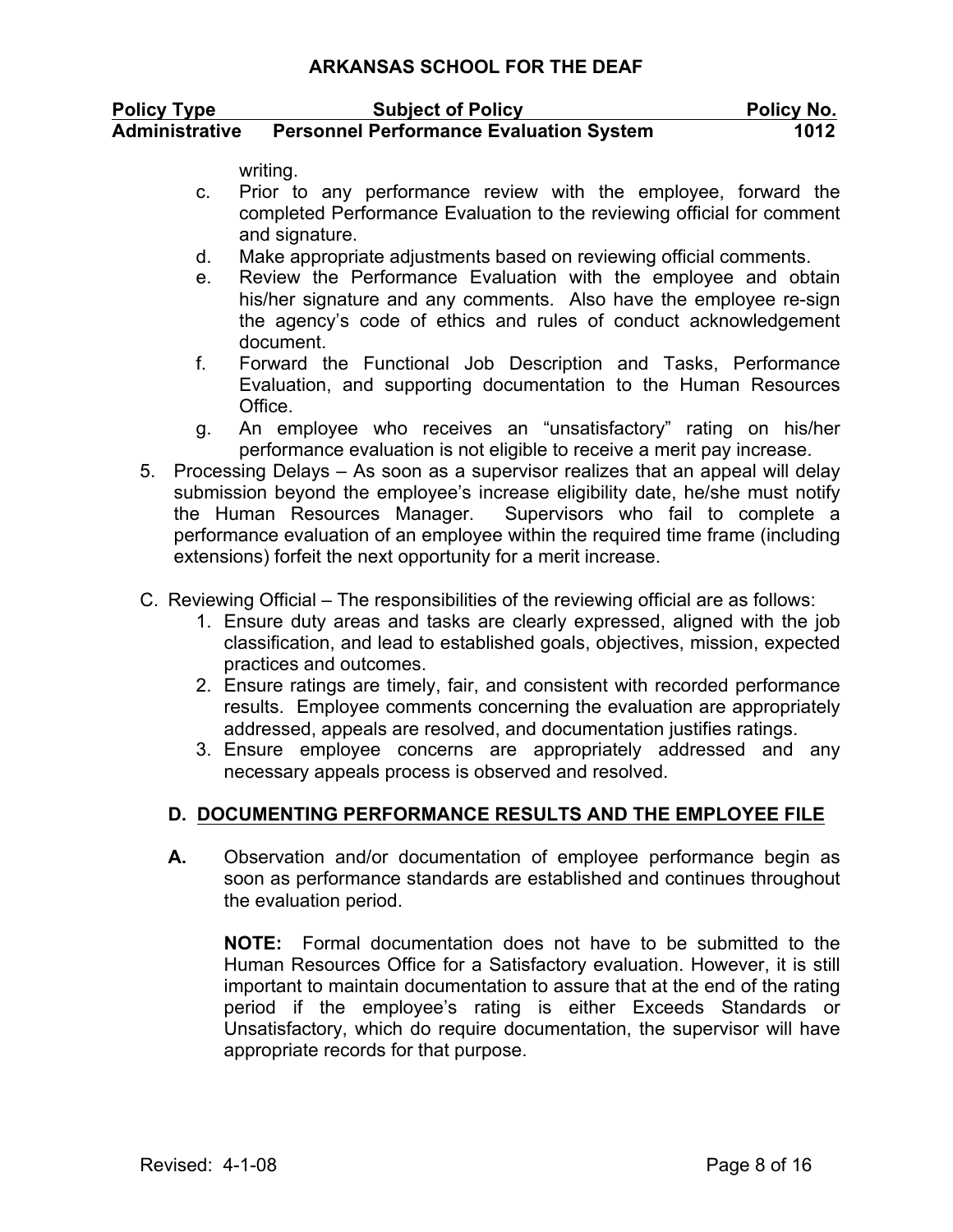| <b>Policy Type</b>    | <b>Subject of Policy</b>                       | <b>Policy No.</b> |
|-----------------------|------------------------------------------------|-------------------|
| <b>Administrative</b> | <b>Personnel Performance Evaluation System</b> | 1012              |

- **B.** As the date of the employee's evaluation conference approaches, the supervisor will refer to all documents used to record employee performance during the evaluation period.
- **C.** When employee performance is applied to the established standards, the results can be objectively measured - either standards have or have not been met. However, extenuating circumstances can prevent an employee from meeting his/her performance standards. Such circumstances should be fully documented and the employee not held accountable.
- **D.** An assessment of the work performed should be more than a determination as to whether or not standards were met. They should include a brief narrative that specifies how the standards were met and any other accomplishments or problems evident during the evaluation cycle.
- **E.** A description of performance is written in the appropriate "RESULTS" section of the PPES which applies to the standard being reviewed.
- **F.** Documentation and/or results of employee performance are not carried over from one rating period to another. Employees are rated on the current evaluation period, not on information from past evaluation periods.
- **G.** Two (2) files are required for each employee: the official file located at the Human Resources Office and the supervisor's file. Only pertinent information that supports the performance assessment given by the rating supervisor should be retained. These files must be kept available for employee review.

### **H**. Monitoring/Documentation

Through the evaluation period, the rater will review the employee's work performance according to the MOMs (Method of Monitoring) identified in the performance standards. Since monitoring provides the data by which overall performance is rated, the rater would document the results, then at the end of the evaluation period review the documentation and make an overall evaluation of the employee's performance. The notes are usually kept in the "employee file". The file will contain information that is crucial to job performance and the information will describe performance which meets, exceeds, or falls short of the satisfactory level.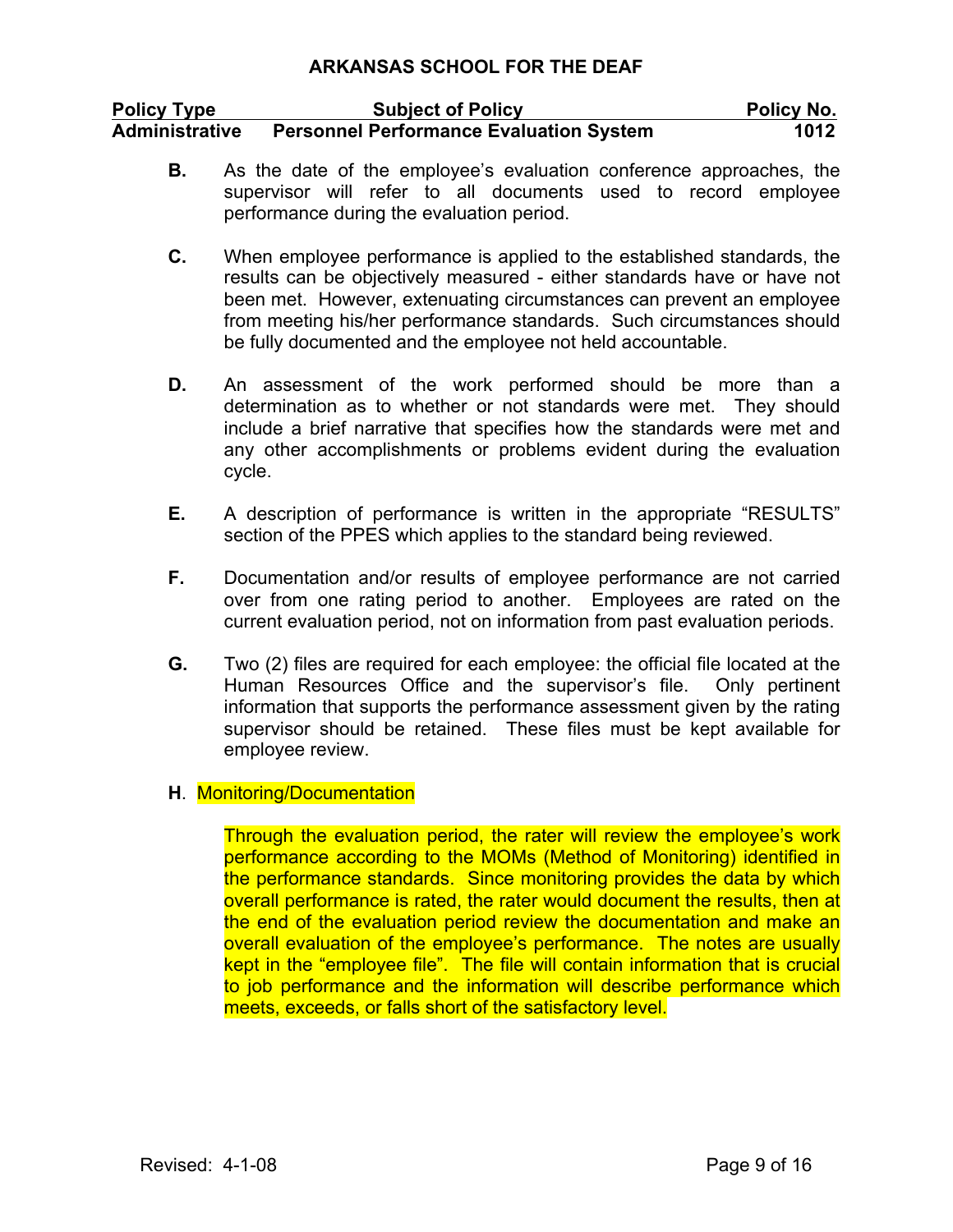| <b>Policy Type</b>    | <b>Subject of Policy</b>                                                                                                                               | <u>Policy No.</u> |
|-----------------------|--------------------------------------------------------------------------------------------------------------------------------------------------------|-------------------|
| <b>Administrative</b> | <b>Personnel Performance Evaluation System</b>                                                                                                         | 1012              |
|                       | Following are some guidelines for using the employee file:                                                                                             |                   |
|                       |                                                                                                                                                        |                   |
|                       | 1. Be consistent. Keep documentation on all employees, not just a select                                                                               |                   |
|                       | few. Document similar situations on all employees.                                                                                                     |                   |
|                       | 2. Document activities, not attitudes. Write down actual behavior observed,                                                                            |                   |
|                       | not how you feel about it.                                                                                                                             |                   |
| 3.                    | Make the file accessible but confidential. Allow your employees access to                                                                              |                   |
|                       | their individual file but maintain confidentiality from other employees.<br>4. Document incidents that describe all levels of performance. Ensure that |                   |
|                       | all noteworthy activities are documented to give you a complete picture of                                                                             |                   |
|                       | the employee's performance, both exceptional and unsatisfactory.                                                                                       |                   |
|                       | 5. Be timely. Record and discuss the activity as soon as possible after the                                                                            |                   |
|                       | occurrence.                                                                                                                                            |                   |
|                       | 6. Be accurate. Record only the facts, do not include hearsay information or                                                                           |                   |
|                       | rely on your memory. Do not include opinions. Do not put down what you                                                                                 |                   |
|                       | hear in the coffee room.                                                                                                                               |                   |
|                       | Review the incident documentation prior to the actual<br>7. Review.<br>performance evaluation.                                                         |                   |
|                       | 8. Do not carry over employee information from one evaluation cycle to                                                                                 |                   |
|                       | another. In other words, rate your employees on current information, not                                                                               |                   |
|                       | on notes from past evaluation periods.                                                                                                                 |                   |
| 9.                    | Maintain your file. File documentation that affects a personnel action                                                                                 |                   |
|                       | must be maintained for several years: at least three and sometimes five                                                                                |                   |
|                       | years. Some class action suits require information that goes back seven                                                                                |                   |
|                       | vears.<br>word                                                                                                                                         |                   |
| 10. A                 | Attorney General's<br>wise<br>from<br>the<br>$\mathfrak{g}$<br>the<br>OVERDOCUMENT.<br>Keep more than what seems necessary and all                     | Office:           |
|                       | information concerning salary and personnel decisions.                                                                                                 |                   |
|                       | 11. You are encouraged to maintain two files; the official file located in the                                                                         |                   |
|                       | Human Resources Office, and a day-by-day supervisor's file for job                                                                                     |                   |
|                       | performance purposes. However, if an incident is to be mentioned in                                                                                    |                   |
|                       | both, be sure they are consistent with each other. Legally, the                                                                                        |                   |
|                       | supervisor's file is considered a part of the official personnel file.                                                                                 |                   |
|                       | 12. Do not keep files from the employee. Files must be made available for                                                                              |                   |
|                       | employee review.<br>13. It is recommended that you have the employee to sign the file notes                                                            |                   |
|                       | (complaints, written warnings, etc).                                                                                                                   |                   |
|                       | 14. This is not a "Gotcha!" system. Make sure your documentation reflects                                                                              |                   |
|                       | the complete picture of an employee's performance. If not, you may find                                                                                |                   |
|                       | yourself trying to defend yourself against accusations of "case-building"                                                                              |                   |
|                       | on certain employees.                                                                                                                                  |                   |
|                       | 15. Support documentation will include specific incidents, instances, and work                                                                         |                   |
|                       | samples, commendation and complaint letters, noteworthy occurrences,                                                                                   |                   |
|                       | certificates of completion from training programs, and certificates of                                                                                 |                   |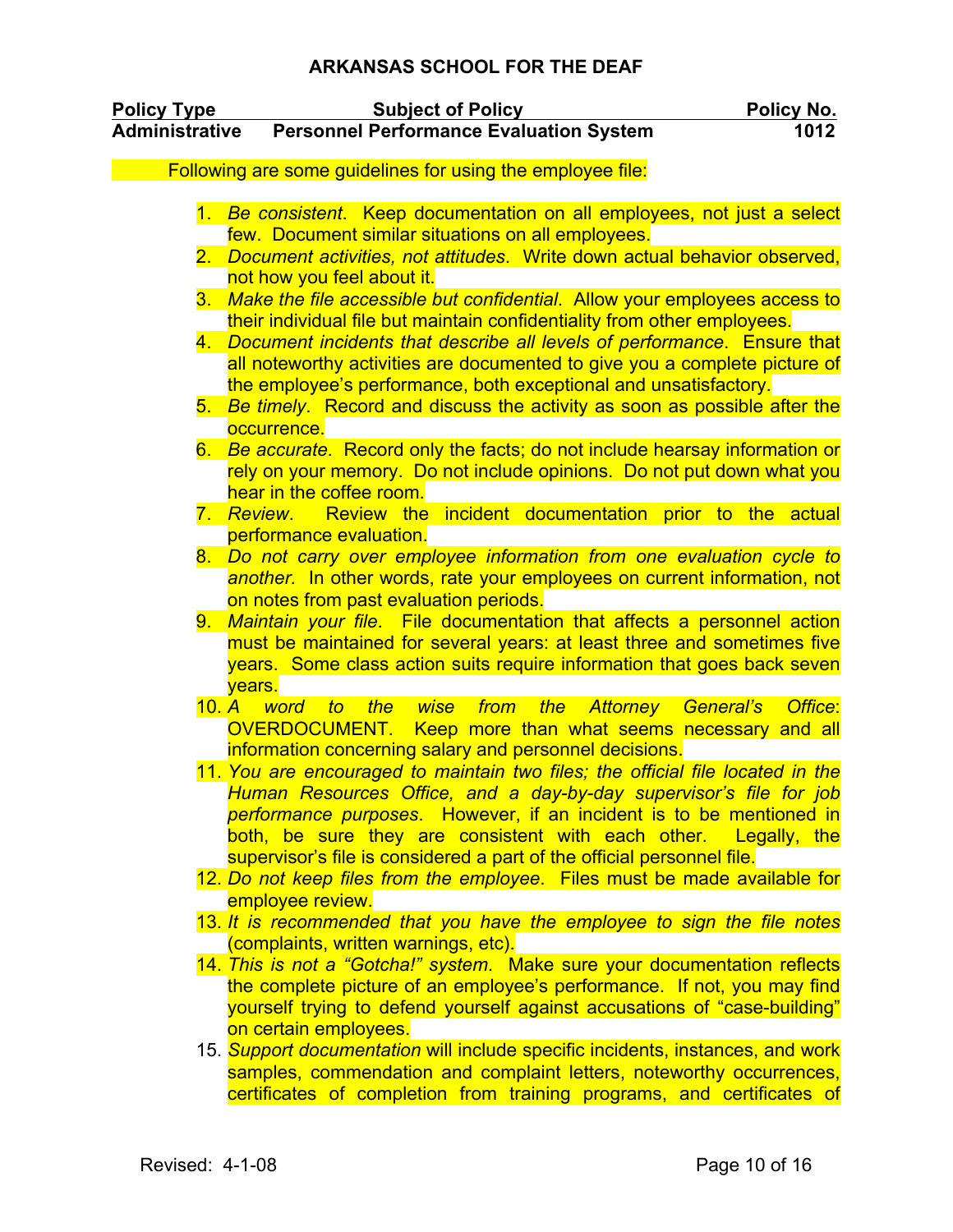| <b>Policy Type</b>    | <b>Subject of Policy</b>                       | Policy No. |
|-----------------------|------------------------------------------------|------------|
| <b>Administrative</b> | <b>Personnel Performance Evaluation System</b> | 1012       |

achievement and merit.

- **I. Performance Evaluation Packet** The total performance evaluation packet must be submitted to the Human Resources Office and retained for a minimum of three (3) years. The performance evaluation packet consists of the following:
	- **1.** PPES
	- **2.** Pertinent supporting documentation of Unsatisfactory and Exceeds Standards ratings
	- **3.** Any documentation used during the evaluation period

# The employee receives a copy of the PPES after all appropriate signatures are obtained.

# **J. APPEALS PROCESS**

Employees of ASD may appeal the accuracy of any information on the PPES documents. The following is the sequence of the appeal process:

- **A.** To appeal, the employee must provide a written statement explaining the reasons for the appeal and attach all supporting documents. The written statement and attachments must be received by the rating supervisor within five (5) working days from the date the employee signed or refused to sign the PPES form.
- **B.** Utilizing the supporting documents, the supervisor must respond to and/or meet with the employee within three (3) working days of receipt of the appeal and information.
- **B.** Within five (5) working days of this response/meeting the rating supervisor will render a written decision to the employee.
- **C.** If the employee desires to appeal the rating supervisor's decision, the employee must submit a written request with all supporting documentation to the reviewing official within three (3) working days after receipt of the rating supervisor's written decision.
- **D.** Utilizing the supporting documents, the reviewing official will respond to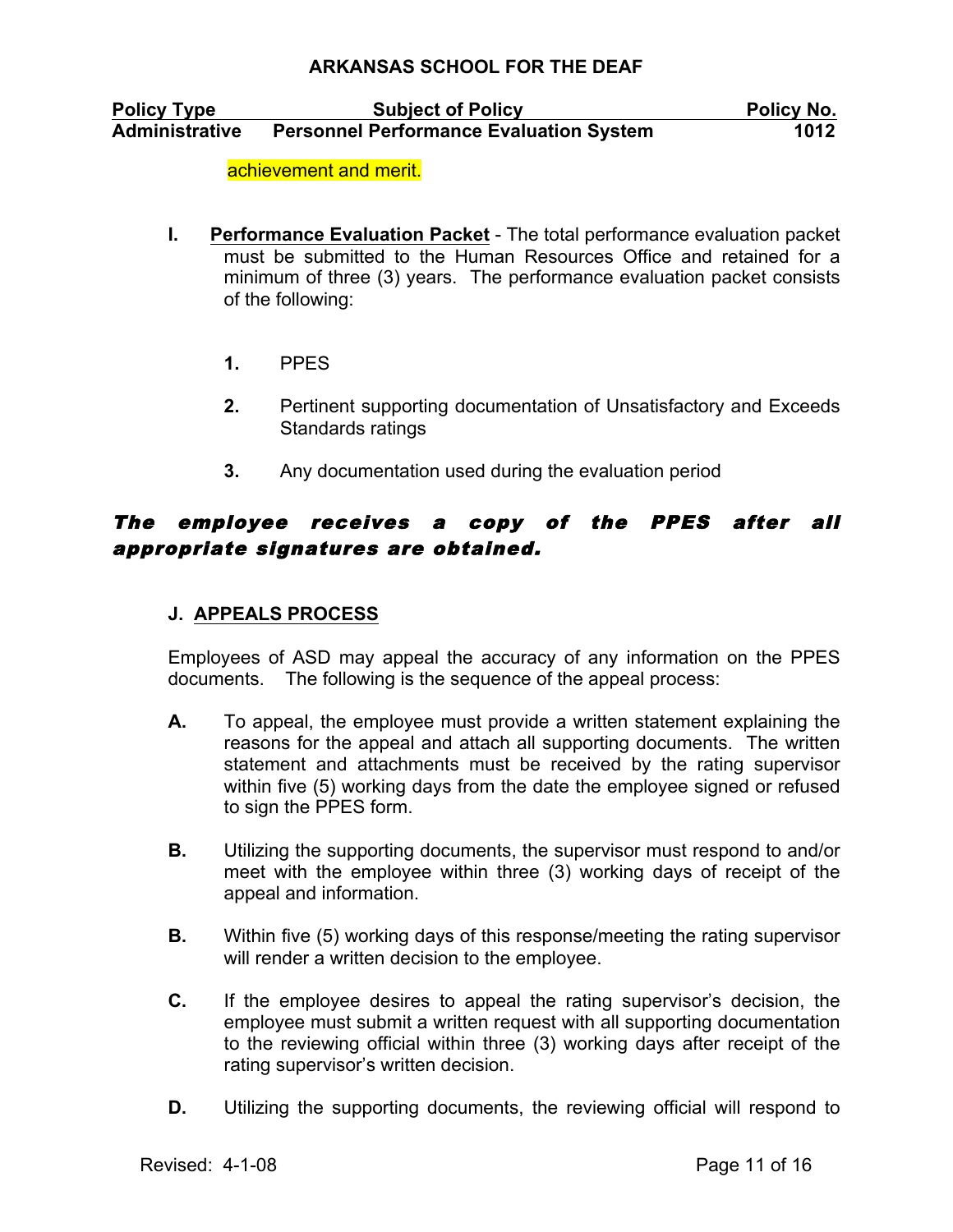| <b>Policy Type</b> | <b>Subject of Policy</b>                       | <b>Policy No.</b> |
|--------------------|------------------------------------------------|-------------------|
| Administrative     | <b>Personnel Performance Evaluation System</b> | 1012              |

and/or meet with the employee within three (3) working days of receipt of the appeal.

- **E.** Within five (5) working days of this response/meeting the reviewing official will render a written decision to the employee.
- **F.** If the employees desires to appeal the reviewing official's decision, the employee must submit a written request with all supporting documentation to the Agency Director (Superintendent) within three (3) working days after receipt of the reviewing official's written decision.
- **G.** Within five (5) working days of this response/meeting the Agency Director (Superintendent) will render a written decision to the employee. This decision will be final and binding.
- **H.** All appeals, written statements and documentation will be retained in the supervisor's file a minimum of three years.

**NOTE:** In determining the time constraints, working days refers to Monday through Friday. Any working day on which any of the involved parties are scheduled to be out of the office and thus are unavailable will not be counted. However, this out of the office schedule must have existed at the time of the original evaluation meeting with the rating supervisor and employee. Extenuating circumstances will be addressed on a case-bycase basis.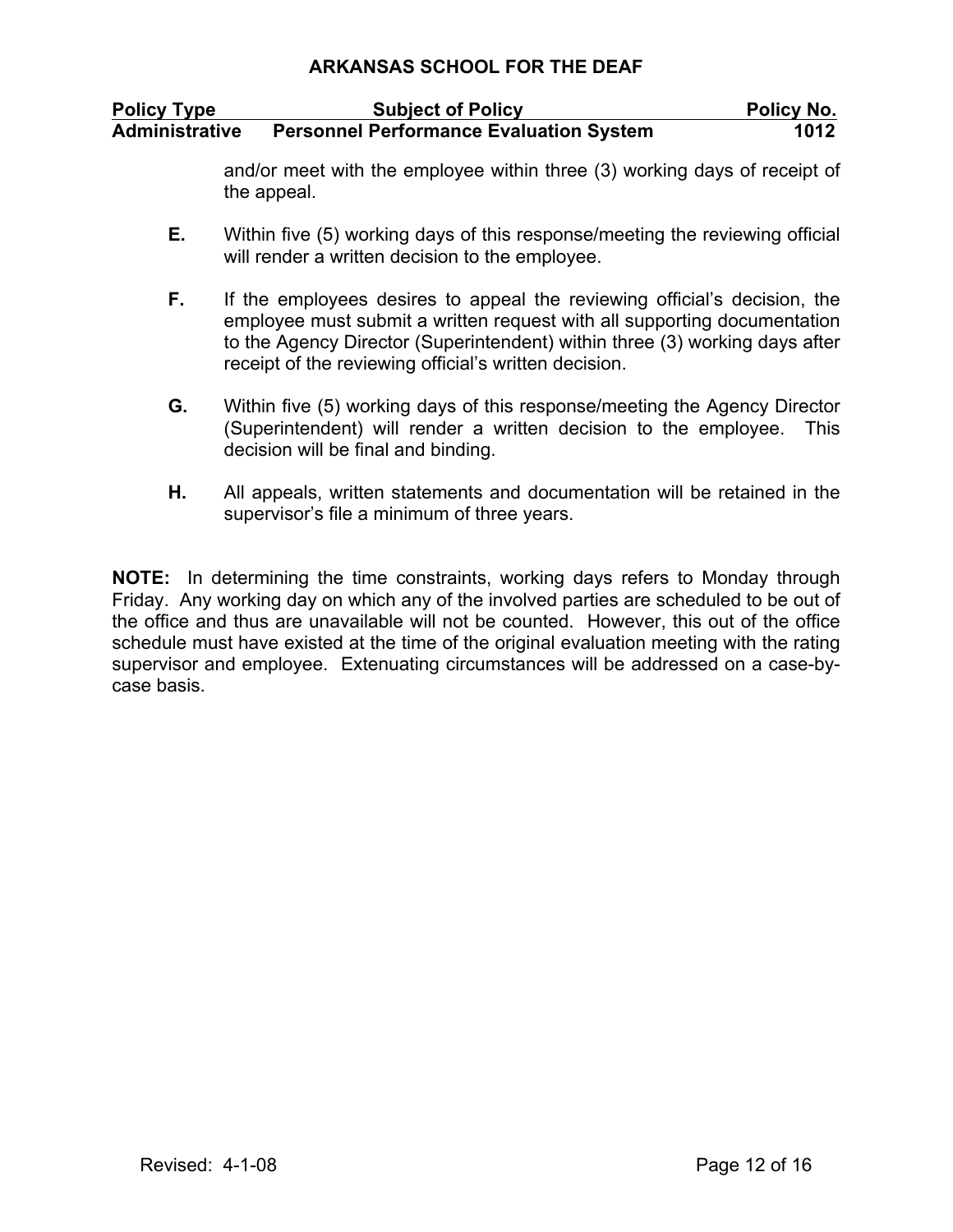**Policy Type Subject of Policy Policy No. Administrative Personnel Performance Evaluation System 1012**

# **MERIT PAY PLAN/PERFORMANCE EVALUATION JOB STANDARDS DEVELOPMENT**

## **PERFORMANCE EVALUATION STANDARDS DEVELOPMENT**

In the planning/implementation stage, the supervisor and employee discuss the standards that will be used to evaluate the employee's performance throughout the performance cycle.

#### **STEP 1: Identify Job Tasks**

To ensure that performance standards are job related, you must first analyze the job by breaking it down into its smallest components, called job tasks. The task statement is usually a brief description of an activity. It tells what is to be done, not how it is done. It is usually an action verb and object.

Please Note: Be sure to include all job tasks for an employee. The Human Resources Offices recommends discussing these tasks with the employee themselves. Accurate information is crucial to achieving success at this and other stages of the performance evaluation process.

### **STEP 2: Identify Duty Areas**

As you complete your list of tasks, you will probably notice that the tasks begin to group themselves into areas with a common theme. For example, tasks dealing with decisionmaking may stand out. As you identify the duty areas of the position, you will also see that you are defining the major responsibilities of the position. Duty areas are the reason a position exists.

It may be more comfortable for you as a supervisor to begin the process at this step than at Step1. Please, if you begin by identifying duty areas, do not forget Step 1. If you conscientiously make a list of all of the tasks which comprise each duty area, you may find that one of the tasks listed is really important enough to be another duty area.

If you have identified more than six key duty areas, you may have defined the job too broadly. RECOMMENDATION: Each employee should have 5 duty areas.

#### **STEP 3: Identify Performance Indicators**

Performance indicators provide a link between the general duty and the specific performance standard. It is a general description of what defines successful performance of the duty area but lacks a quantitative and qualitative description of the level of acceptable performance. A performance indicator may be one or two words, usually an adverb that describes what is important in the performance of the duty area, or it may be a statement that describes what is to be done.

Performance indicators are not part of the final standard. However, the use of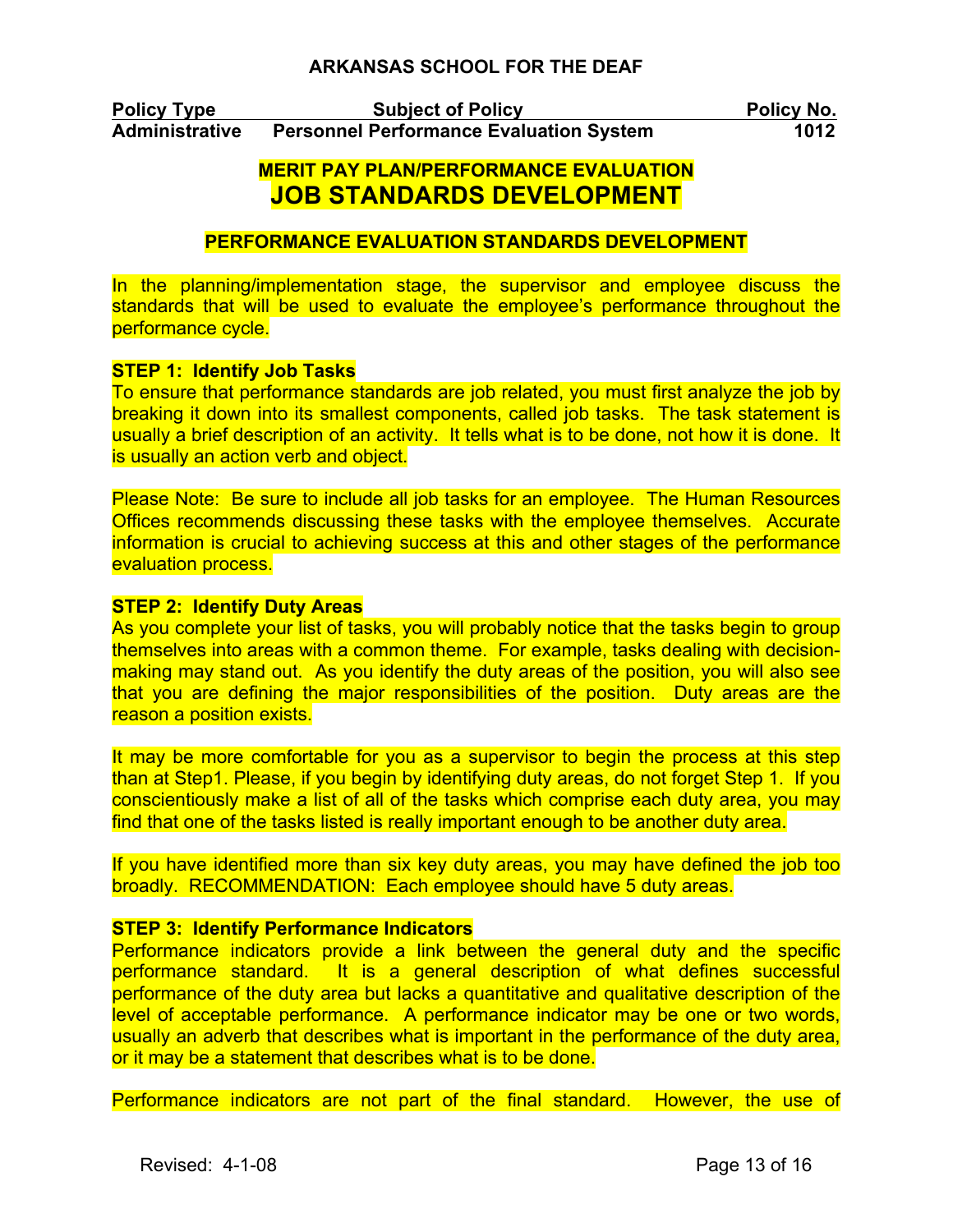| <b>Policy Type</b>    | <b>Subject of Policy</b>                       | <b>Policy No.</b> |
|-----------------------|------------------------------------------------|-------------------|
| <b>Administrative</b> | <b>Personnel Performance Evaluation System</b> | 1012              |

indicators can help to bridge the gap between the duty area (what is to be done) and the next step; the performance standard (how it is to be done). In order to complete the performance standard the indicator must be converted to something concrete and measurable.

#### **STEP 4: Identify Performance Standards**

The performance standard describes in specific detail what is considered the satisfactory level of performance. This description allows the rater to identify when an employee exceeds the standard or performs below the acceptable level of performance.

The Performance Evaluation Plan uses a four-level range of performance categories to rate the employee's actual performance as stated in the standards.

Although you are required to write standards only for the "satisfactory" level, if you have trouble determining what that level is, consider writing the standards for the "exceeds" and "above average" levels as well. This will help you identify and communicate your expectations for each level. It will also be helpful in explaining what the employee must do to exceed the fully satisfactory level. In addition, it will be easier to apply the rating scale to the employee's performance at the end of the evaluation cycle.

A performance standard will be:

- Measurable and observable
- Realistic in terms of the job
- Within the employee's control
- Expressed in terms of expected results

Standards can be expressed in terms of specific quantities, such as numbers or percentages, or quality measures that include accuracy, judgment, or opinion ratings. If percentages are used, it is important to identify the total universe from which they are chosen, and ensure the field will be large enough to provide an adequate sample of work performance. If a standard can be written with both a quantitative and qualitative measure, it will enable you to obtain a better overall measure of the employee's performance.

#### A performance standard is composed of three parts:

- 1. **An activity statement** that tells what is to be done. If there are guidelines or procedures that cover the activities that are to be performed, the activity statement can refer to them, or the specific tasks can be included in the statement.
- 2. **A qualifier** that describes the fully satisfactory level of performance. This is what the rater will use to compare the employee's actual performance against the expected performance. This is where the performance indicators are turned into something concrete and measurable, i.e. "quickly" becomes within two days of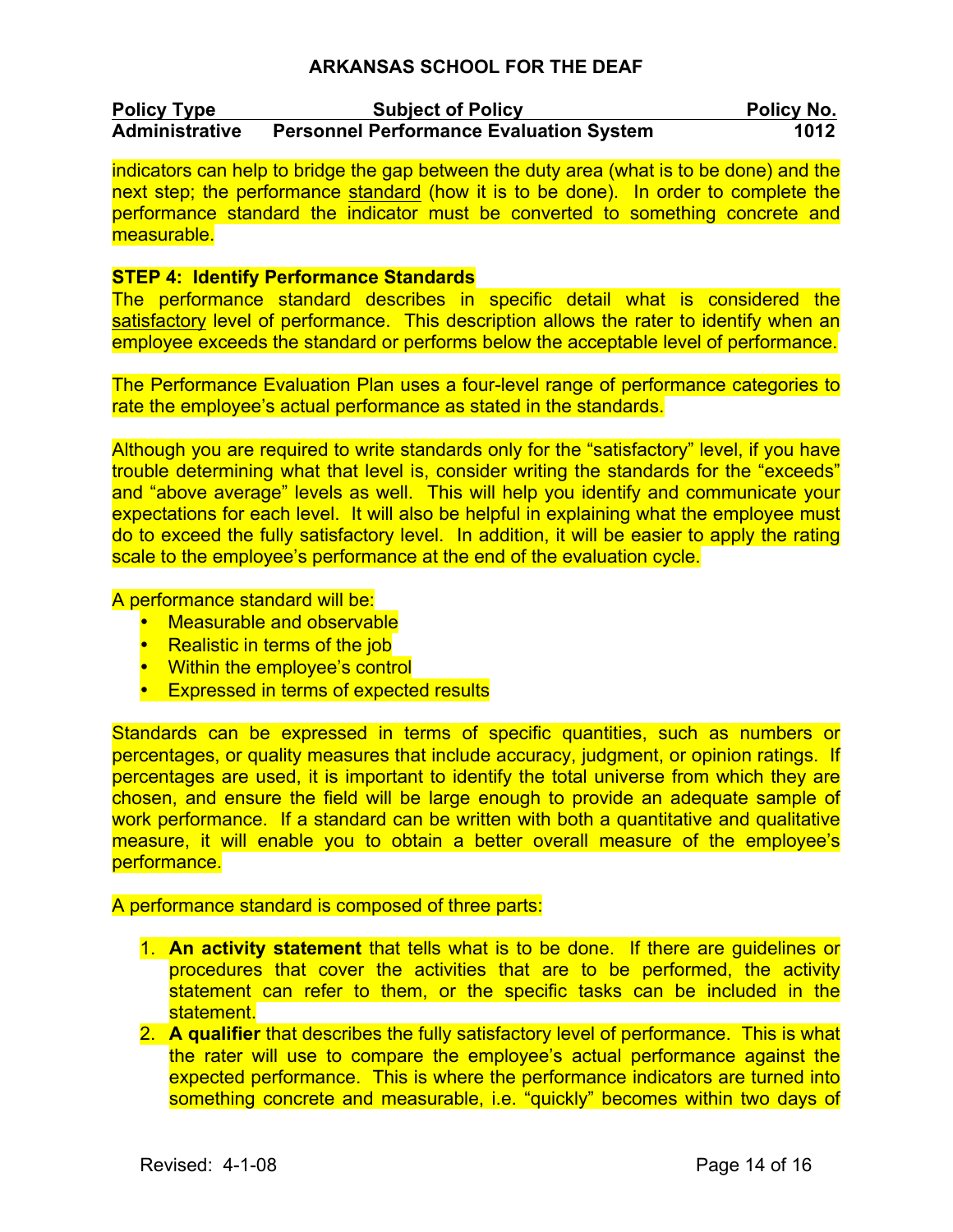| <b>Policy Type</b>    | <b>Subject of Policy</b>                       | Policy No. |
|-----------------------|------------------------------------------------|------------|
| <b>Administrative</b> | <b>Personnel Performance Evaluation System</b> | 1012       |

receipt.

3. **A method of monitoring** (MOM) that refers to how and how often the rater plans to observe the employee's work performance. The MOM is used to record the necessary documentation that will be used to determine an overall score at the end of the evaluation period. In order to effectively monitor the employee's work performance, the rater must have a method that is both appropriate and feasible. The intent of this step is not to increase paperwork. In most cases a MOM already exists that can be used to determine how well the employee is performing his or her duties. Monitoring may be conducted on a random or periodic basis. If random monitoring is chosen, be sure to observe work performance over the entire evaluation period. Do not check performance at the beginning of the evaluation cycle and fail to check performance the remainder of the period. **The important thing to remember is that a supervisor cannot wait until the end of the performance evaluation cycle to correct problems.** By monitoring performance, problems can be identified and the employee can get back on track quickly. Monitoring also helps the rater to reinforce good performance when it occurs.

#### **Types of MOMS include:**

- 1. Reviewing work, either total output or sample
- 2. Observing employee work activities
- 3. Reading reports, charts, timesheets, work records, logs, etc.
- 4. Self-reporting on progress by the employee
- 5. Surveying other units, the public, or customers or services
- 6. Noting and investigating complaints and commendations